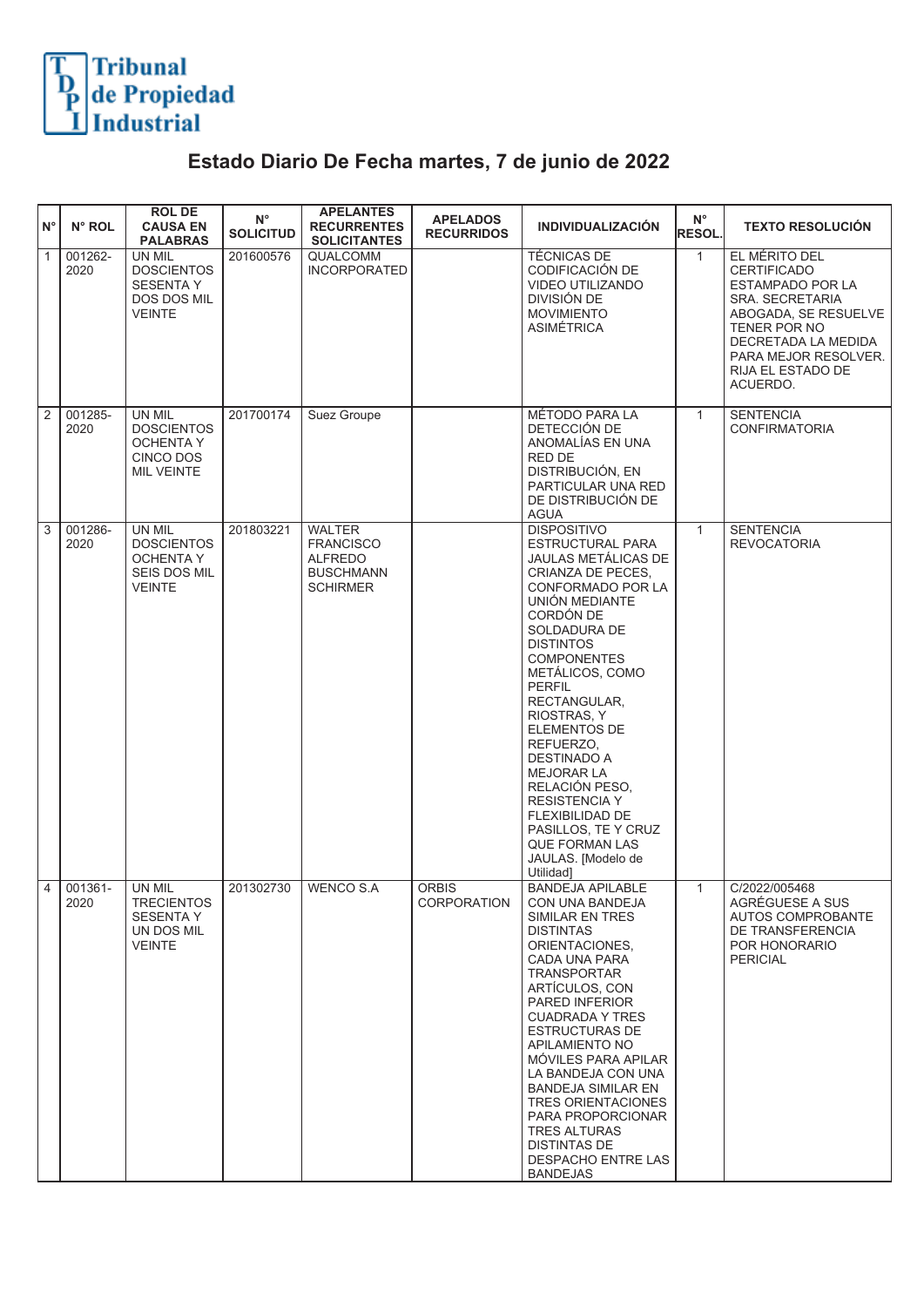| $N^{\circ}$    | N° ROL          | <b>ROL DE</b><br><b>CAUSA EN</b><br><b>PALABRAS</b>                                         | $\mathsf{N}^\circ$<br><b>SOLICITUD</b> | <b>APELANTES</b><br><b>RECURRENTES</b><br><b>SOLICITANTES</b>                    | <b>APELADOS</b><br><b>RECURRIDOS</b>                                                                                                               | <b>INDIVIDUALIZACIÓN</b>                                                                                                                                                                                                                                                                                                                                                                                                                                                                          | $N^{\circ}$<br><b>RESOL.</b> | <b>TEXTO RESOLUCIÓN</b>                                                                                                                                                                                                                                                                                                                                   |
|----------------|-----------------|---------------------------------------------------------------------------------------------|----------------------------------------|----------------------------------------------------------------------------------|----------------------------------------------------------------------------------------------------------------------------------------------------|---------------------------------------------------------------------------------------------------------------------------------------------------------------------------------------------------------------------------------------------------------------------------------------------------------------------------------------------------------------------------------------------------------------------------------------------------------------------------------------------------|------------------------------|-----------------------------------------------------------------------------------------------------------------------------------------------------------------------------------------------------------------------------------------------------------------------------------------------------------------------------------------------------------|
| 5              | 001388-<br>2020 | UN MIL<br><b>TRECIENTOS</b><br><b>OCHENTA Y</b><br>OCHO DOS<br><b>MIL VEINTE</b>            | 201602664                              | <b>INTERVET</b><br><b>INTERNATIONAL</b><br>B.V.                                  |                                                                                                                                                    | MÉTODO, SISTEMA Y<br><b>DISPOSITIVO PARA</b><br><b>MONITOREO</b><br>AUTOMÁTICO DE<br>PIOJOS DE MAR EN<br><b>ACUICULTURA DE</b><br>PECES.                                                                                                                                                                                                                                                                                                                                                          | $\mathbf{1}$                 | C/2022/005462 A SUS<br><b>AUTOS EL INFORME</b><br>PERICIAL. PÓNGASE EN<br>CONOCIMIENTO DE LA(S)<br>PARTE (S).                                                                                                                                                                                                                                             |
| 6              | 001452-<br>2020 | UN MIL<br><b>CUATROCIENTOS</b><br><b>CINCUENTA Y</b><br><b>DOS DOS MIL</b><br><b>VEINTE</b> | 201801679                              | <b>THYSSENKRUPP</b><br><b>INDUSTRIAL</b><br>SOLUTIONS AG<br>y thyssenkrupp<br>AG |                                                                                                                                                    | <b>INSTALACIÓN DE</b><br>TRITURACIÓN Y<br><b>ELEMENTO DE</b><br>PROTECCIÓN AL<br>DESGASTE, CUYA<br>COLOCACIÓN ES EN<br>LA ESCOTADURA DE<br>LA SUPERFICIE DE<br>UNA SUPERFICIE DE<br>DESGASTE DE UNA<br>INSTALACIÓN DE<br>TRITURACIÓN,<br><b>COMPRENDE UN</b><br>ELEMENTO DE<br>PROTECCIÓN FRENTE<br>AL DESGASTE CON<br>PARTÍCULAS DE UN<br>MATERIAL DE ALTA<br><b>RESISTENCIA AL</b><br><b>DESGASTE</b><br><b>INCRUSTADAS EN EL</b><br>MATERIAL.                                                  | 2                            | CODIGO C/2022/005460: A<br>LO PRINCIPAL: TENGASE<br>POR ANUNCIADO; AL<br>PRIMER OTROSI: COMO<br>SE PIDE A LA SOLICITUD<br>DE ALEGATOS POR<br>VIDEOCONFERENCIA; AL<br><b>SEGUNDO OTROSI:</b><br><b>TENGASE PRESENTE</b><br>DATOS DE CONTACTO.<br>M.M.R. DESIGNASE<br>PERITO A DON RODRIGO<br>NAVARRETE RAGGA.<br><b>INGENIERO CIVIL</b><br><b>MECÁNICO</b> |
| $\overline{7}$ | 001485-<br>2020 | UN MIL<br><b>CUATROCIENTOS</b><br><b>OCHENTA Y</b><br>CINCO DOS<br>MIL VEINTE               | 201801964                              | THYSSENKRUPP<br><b>INDUSTRIAL</b><br>SOLUTIONS AG<br>y thyssenkrupp<br>AG        |                                                                                                                                                    | <b>EQUIPO DE</b><br>TRITURACIÓN Y<br>ELEMENTO DE<br>ANTIDESGASTE PARA<br>SU INSERCIÓN EN LA<br>SUPERFICIE DE UN<br>ÁREA DE DESGASTE<br>DE UN EQUIPO DE<br>TRITURACIÓN,<br><b>COMPRENDE UNA</b><br>ZONA DE FIJACIÓN<br><b>CON UN MATERIAL</b><br>CON MENOR<br><b>RESISTENCIA AL</b><br>DESGASTE QUE EL DE<br>LA ZONA DE<br><b>DESGASTEY</b><br>EXTENDIÉNDOSE LA<br>ZONA DE DESGASTE<br>EN LA ALTURA DE<br><b>ELEMENTO</b><br>ANTIDESGASTE                                                          | $\mathbf{1}$                 | CODIGO C/2022/005461: A<br>LO PRINCIPAL: TENGASE<br>POR ANUNCIADO; AL<br>PRIMER OTROSI: COMO<br>SE PIDE A LA SOLICITUD<br>DE ALEGATOS POR<br>VIDEOCONFERENCIA; AL<br>SEGUNDO OTROSI:<br><b>TENGASE PRESENTE</b><br>DATOS DE CONTACTO.                                                                                                                     |
| 8              | 001560-<br>2020 | UN MIL<br><b>QUINIENTOS</b><br><b>SESENTA</b><br>DOS MIL<br>VEINTE                          | 201601847                              | MINETEC S.A.                                                                     | <b>DESARROLLOS</b><br><b>TECNOLÓGICOS</b><br>S.A. DURATRAY<br><b>LATINOAMERICA</b><br><b>SPA., RAFAEL</b><br><b>ANTONIO</b><br>AREVALO<br>CASTILLO | <b>TOLVA PARA</b><br><b>CAMIONES MINEROS</b><br>DE ALTO TONELAJE<br><b>QUE SE TRASLADA</b><br>DESARMADA Y SE<br>ARMA EN FAENA, QUE<br><b>COMPRENDE DOS</b><br>SECCIONES DE PISO<br>CENTRALES, DOS<br>SECCIONES DE PISO<br>LATERAL DERECHO E<br>IZQUIERDO, DOS<br>SECCIONES DE<br>LATERALES<br><b>INTERMEDIOS Y</b><br>LATERALES<br>DELANTEROS, DOS<br>PARTES DE VISERA,<br><b>SECCIONES Y PARTES</b><br>QUE SE UNEN ENTRE<br>SI POR MEDIO DE<br><b>BRIDASY</b><br>SOLDADURAS;<br>MÉTODO DE ARMADO | $\mathbf{1}$                 | A SUS AUTOS<br><b>JURAMENTO</b>                                                                                                                                                                                                                                                                                                                           |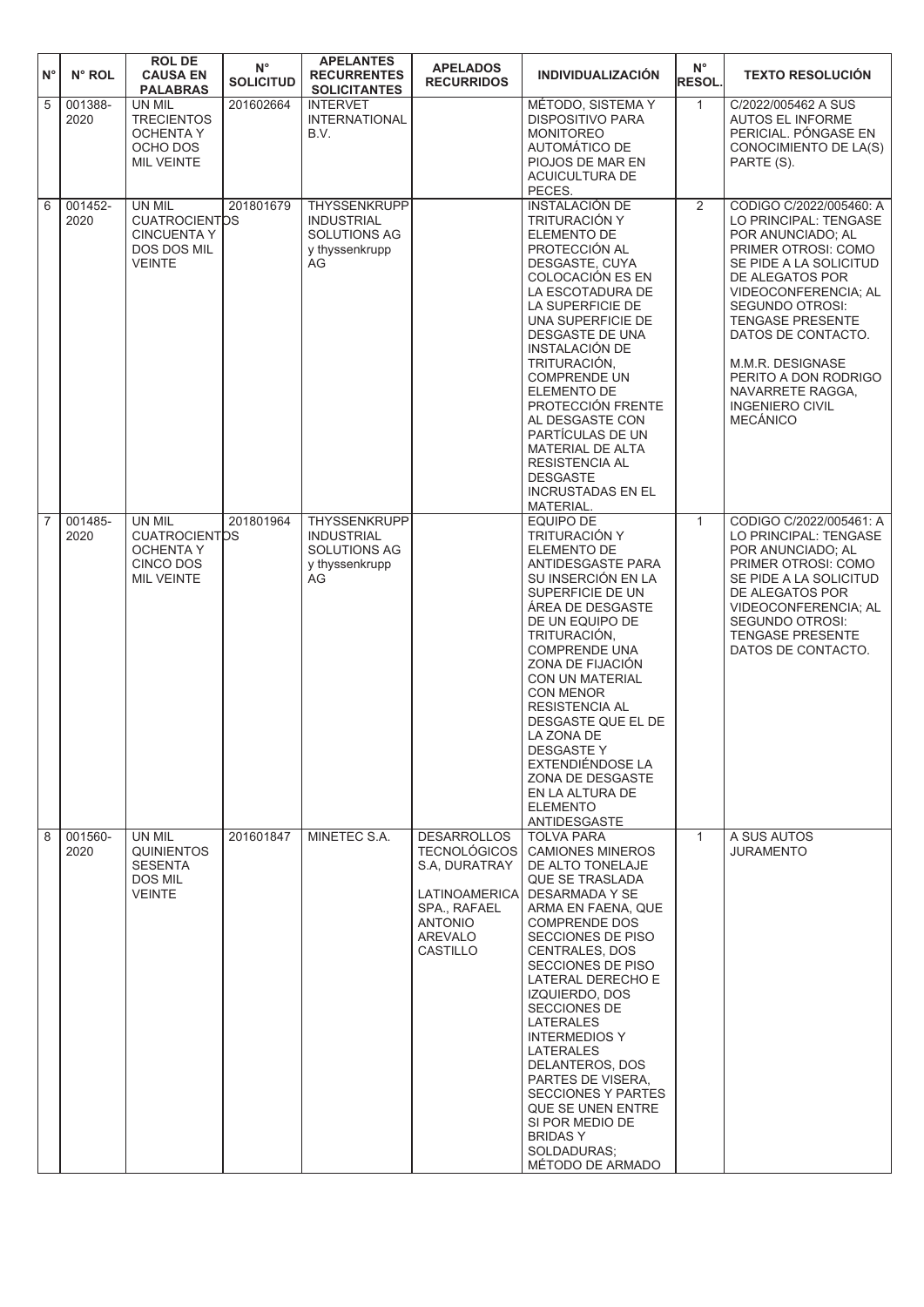| $N^{\circ}$     | N° ROL             | <b>ROL DE</b><br><b>CAUSA EN</b><br><b>PALABRAS</b>                                        | $N^{\circ}$<br><b>SOLICITUD</b> | <b>APELANTES</b><br><b>RECURRENTES</b><br><b>SOLICITANTES</b>                              | <b>APELADOS</b><br><b>RECURRIDOS</b>                                                                                                                     | <b>INDIVIDUALIZACIÓN</b>                                                                                                                                                                                                                                                                                                                                                                                                                                                              | $N^{\circ}$<br><b>RESOL.</b> | <b>TEXTO RESOLUCIÓN</b>                                                                                                                                                                                                                                                                                                                                                                                                                            |
|-----------------|--------------------|--------------------------------------------------------------------------------------------|---------------------------------|--------------------------------------------------------------------------------------------|----------------------------------------------------------------------------------------------------------------------------------------------------------|---------------------------------------------------------------------------------------------------------------------------------------------------------------------------------------------------------------------------------------------------------------------------------------------------------------------------------------------------------------------------------------------------------------------------------------------------------------------------------------|------------------------------|----------------------------------------------------------------------------------------------------------------------------------------------------------------------------------------------------------------------------------------------------------------------------------------------------------------------------------------------------------------------------------------------------------------------------------------------------|
| $\overline{9}$  | 001562-<br>2020    | UN MIL<br><b>QUINIENTOS</b><br><b>SESENTA Y</b><br><b>DOS DOS MIL</b><br><b>VEINTE</b>     | 201701862                       | <b>WENCO S.A</b>                                                                           | <b>CONTENEDORES</b><br><b>SAN</b><br><b>FERNANDO</b><br>SpA.                                                                                             | <b>CONTENEDOR QUE</b><br>MINIMIZA USO DE<br><b>MATERIA PRIMA Y</b><br><b>PERMITE</b><br><b>TRANSPORTAR</b><br>PRODUCTOS DE<br><b>MANERA SEGURA.</b><br>QUE COMPRENDE UNA<br><b>BASE, PAREDES</b><br>LATERALES MAYORES,<br>PAREDES LATERALES<br><b>MENORES, TIRANTES</b><br>DE REFUERZO<br><b>DEFINIDOS EN SUS</b><br><b>EXTREMOS POR</b><br><b>SEGMENTOS</b><br>COLINEARES Y EN SU<br>REGIÓN CENTRAL POR<br><b>SEGMENTOS RECTOS</b><br><b>CONECTADOS</b><br>ANGULADAMENTE<br>ENTRE SÍ | 2                            | CODIGO C/2022/005450: A<br>LO PRINCIPAL: COMO SE<br>PIDE A LA SOLICITUD DE<br>ALEGATOS POR<br>VIDEOCONFERENCIA; AL<br><b>OTROSI: TENGASE POR</b><br>ANUNCIADO. CODIGO<br>C/2022/005493: TENGASE<br>POR ANUNCIADO; AL<br>PRIMER OTROSI: COMO<br>SE PIDE A LA SOLICITUD<br>DE ALEGATOS POR<br>VIDEOCONFERENCIA: AL<br><b>SEGUNDO OTROSI:</b><br>TENGASE PRESENTE.<br>SE CITA AUDIENCIA<br><b>DESIGNACION PERITO</b><br>MARTES 14 DE JUNIO 10<br>A.M. |
| 10 <sup>1</sup> | 001590-<br>2020    | UN MIL<br><b>QUINIENTOS</b><br><b>NOVENTA</b><br><b>DOS MIL</b><br><b>VEINTE</b>           | 201602431                       | <b>ORICA</b><br><b>INTERNATIONAL</b><br>PTE LTD                                            | <b>DYNO NOBEL</b><br>INC.                                                                                                                                | APARATO, SISTEMA Y<br>MÉTODO PARA<br><b>VOLADURAS</b>                                                                                                                                                                                                                                                                                                                                                                                                                                 | $\mathbf{1}$                 | M.M.R. DESIGNASE<br>PERITO A DON RODRIGO<br>NAVARRETE RAGGA.<br><b>INGENIERO CIVIL</b><br><b>MECÁNICO</b>                                                                                                                                                                                                                                                                                                                                          |
|                 | 11 000479-<br>2022 | CUATROCIENTOS313829<br><b>SETENTAY</b><br><b>NUEVE DOS</b><br>MIL VEINTE Y<br><b>DOS</b>   |                                 | <b>GRUPO</b><br>LAMOSA, S.A. B.<br>DE C.V.                                                 | <b>CENTRO</b><br><b>VETERINARIO Y</b><br><b>AGRICOLA</b><br>LTDA,<br><b>IMPORTADORA</b><br>Y<br><b>MANUFACTURERA</b><br><b>VON DER</b><br>HEYDE S.A.C.I. | <b>KRESS</b>                                                                                                                                                                                                                                                                                                                                                                                                                                                                          | $\mathbf{1}$                 | <b>POR INTERPUESTO</b><br>RECURSO DE CASACION<br>EN EL FONDO.                                                                                                                                                                                                                                                                                                                                                                                      |
| 12 <sup>1</sup> | 000494-<br>2022    | CUATROCIENTOS322265<br><b>NOVENTA Y</b><br><b>CUATRO DOS</b><br>MIL VEINTE Y<br><b>DOS</b> |                                 | <b>GOOD FOOD</b><br>S.A                                                                    | <b>MCCORMICK &amp;</b><br>COMPANY,<br><b>INCORPORATED</b>                                                                                                | <b>MCCORMICK</b><br><b>GOURMET</b>                                                                                                                                                                                                                                                                                                                                                                                                                                                    | $\mathbf{1}$                 | POR INTERPUESTO<br>RECURSO DE CASACION<br>EN EL FONDO.                                                                                                                                                                                                                                                                                                                                                                                             |
| 13 <sup>1</sup> | 000548-<br>2022    | <b>QUINIENTOS</b><br><b>CUARENTA Y</b><br>OCHO DOS<br>MIL VEINTE Y<br><b>DOS</b>           | 1396410                         | <b>GRUPO DE</b><br><b>TECNOLOGÍAS</b><br>DE<br>COMUNICACIÓN<br>E ILUMINACIÓN<br><b>SPA</b> |                                                                                                                                                          | <b>BICOMM</b>                                                                                                                                                                                                                                                                                                                                                                                                                                                                         | $\mathbf{1}$                 | POR INTERPUESTO<br>RECURSO DE CASACION<br>EN EL FONDO.                                                                                                                                                                                                                                                                                                                                                                                             |
|                 | 14 000550-<br>2022 | <b>QUINIENTOS</b><br><b>CINCUENTA</b><br>DOS MIL<br><b>VEINTEY</b><br><b>DOS</b>           | 1366220                         | <b>MARCELO</b><br><b>BELARMINO</b><br><b>MANCILLA</b><br>MUÑOZ                             |                                                                                                                                                          | AUTOAHORRO ACYM                                                                                                                                                                                                                                                                                                                                                                                                                                                                       | $\mathbf{1}$                 | POR INTERPUESTO<br>RECURSO DE CASACION<br>EN EL FONDO.                                                                                                                                                                                                                                                                                                                                                                                             |
|                 | 15 000593-<br>2022 | QUINIENTOS<br>NOVENTA Y<br>TRES DOS<br>MIL VEINTE Y<br><b>DOS</b>                          | 1448525                         | <b>COMPAÑÍA</b><br><b>ELECTRO</b><br>METALÚRGICA<br>S.A.                                   | <b>FITT SPA</b>                                                                                                                                          | <b>ME FIT</b>                                                                                                                                                                                                                                                                                                                                                                                                                                                                         | $\mathbf{1}$                 | <b>SENTENCIA</b><br><b>REVOCATORIA</b>                                                                                                                                                                                                                                                                                                                                                                                                             |
|                 | 16 000594-<br>2022 | <b>QUINIENTOS</b><br><b>NOVENTA Y</b><br><b>CUATRO DOS</b><br>MIL VEINTE Y<br><b>DOS</b>   | 1346631                         | AGROINDUSTRIALVITIVINICOLA<br>Y COMERCIAL<br><b>SUPERFRUIT</b><br>LTDA.                    | <b>INVINA</b><br>LIMITADA                                                                                                                                | EL RACO                                                                                                                                                                                                                                                                                                                                                                                                                                                                               | $\overline{2}$               | CODIGO C/2022/005459: A<br>LO PRINCIPAL: TENGASE<br>POR ANUNCIADO; AL<br>OTROSI: COMO SE PIDE<br>A LA SOLICITUD DE<br>ALEGATOS POR<br>VIDEOCONFERENCIA.<br>CODIGOS C/2022/005499<br>Y 5500: A LO PRINCIPAL:<br>POR ACOMPAÑADOS<br>CON CITACION AL<br><b>OTROSI: TENGASE</b><br>PRESENTE EN LA VISTA<br>DE LA VISTA DE LA<br>CAUSA.                                                                                                                 |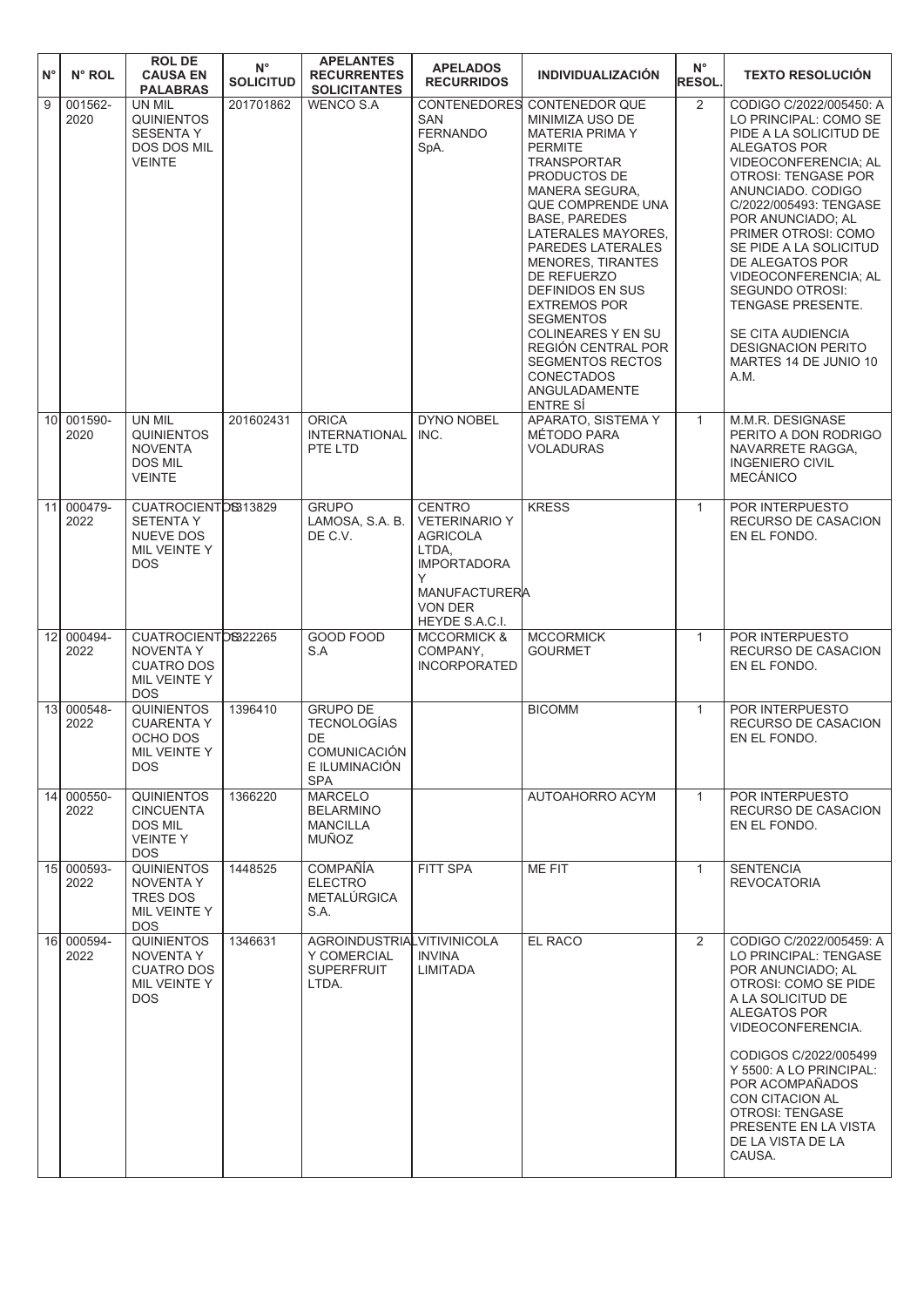| $\mathsf{N}^\circ$ | N° ROL             | <b>ROL DE</b><br><b>CAUSA EN</b><br><b>PALABRAS</b>                                        | $N^{\circ}$<br><b>SOLICITUD</b> | <b>APELANTES</b><br><b>RECURRENTES</b><br><b>SOLICITANTES</b>         | <b>APELADOS</b><br><b>RECURRIDOS</b> | <b>INDIVIDUALIZACIÓN</b>                       | $N^{\circ}$<br><b>RESOL.</b> | <b>TEXTO RESOLUCIÓN</b>                                                                                                                                                                                                                                                                                                                                                                             |
|--------------------|--------------------|--------------------------------------------------------------------------------------------|---------------------------------|-----------------------------------------------------------------------|--------------------------------------|------------------------------------------------|------------------------------|-----------------------------------------------------------------------------------------------------------------------------------------------------------------------------------------------------------------------------------------------------------------------------------------------------------------------------------------------------------------------------------------------------|
| 17 <sup>1</sup>    | 000620-<br>2022    | <b>SEISCIENTOS</b><br><b>VEINTE DOS</b><br>MIL VEINTE Y<br><b>DOS</b>                      | 1440847                         | <b>SAMSUNG</b><br><b>ELECTRONICS</b><br>CO., LTD.                     |                                      | Z FLIP                                         | $\overline{2}$               | CODIGO C/2022/005470: A<br>LO PRINCIPAL: TENGASE<br>POR ANUNCIADO: AL<br>OTROSI: COMO SE PIDE<br>A LA SOLICITUD DE<br>ALEGATOS POR<br>VIDEOCONFERENCIA.                                                                                                                                                                                                                                             |
|                    |                    |                                                                                            |                                 |                                                                       |                                      |                                                |                              | <b>SENTENCIA</b><br><b>REVOCATORIA</b>                                                                                                                                                                                                                                                                                                                                                              |
| 18                 | $000621 -$<br>2022 | <b>SEISCIENTOS</b><br><b>VEINTE Y UN</b><br><b>DOS MIL</b><br><b>VEINTEY</b><br><b>DOS</b> | 1442593                         | <b>RAFAEL</b><br><b>ALBERTO</b><br><b>BERARDI</b><br><b>HERNÁNDEZ</b> |                                      | <b>SAINTS HARD</b><br><b>SELTZER</b>           | $\overline{2}$               | CODIGO C/2022/005453:<br>COMO SE PIDE A LA<br>SUSPENSION DE LA<br>VISTA DE LA CAUSA.                                                                                                                                                                                                                                                                                                                |
|                    |                    |                                                                                            |                                 |                                                                       |                                      |                                                |                              | REITERESE DECRETO DE<br><b>AUTOS EN RELACION</b><br>POR CAMBIO DE ESTADO<br>PROCESAL.                                                                                                                                                                                                                                                                                                               |
| 19 <sup>1</sup>    | 000622-<br>2022    | <b>SEISCIENTOS</b><br><b>VEINTEY</b><br>DOS DOS MIL<br><b>VEINTEY</b><br><b>DOS</b>        | 1358430                         | <b>ARVAL</b><br><b>SERVICE LEASE</b>                                  |                                      | ARVAL. FOR THE MANY<br><b>JOURNEYS IN LIFE</b> | $\overline{2}$               | CODIGO C/2022/005463:<br>COMO SE PIDE A LA<br>SUSPENSION DE LA<br>VISTA DE LA CAUSA.                                                                                                                                                                                                                                                                                                                |
|                    |                    |                                                                                            |                                 |                                                                       |                                      |                                                |                              | REITERESE DECRETO DE<br><b>AUTOS EN RELACION</b><br>POR CAMBIO DE ESTADO<br>PROCESAL.                                                                                                                                                                                                                                                                                                               |
| 20 <sup>1</sup>    | 000624-<br>2022    | <b>SEISCIENTOS</b><br><b>VEINTEY</b><br><b>CUATRO DOS</b><br>MIL VEINTE Y<br><b>DOS</b>    | 1448182                         | <b>KUNCARY</b><br><b>COMPAÑÍA</b><br>LIMITADA,                        | <b>UNIKO SPA</b>                     | <b>UNI-KO</b>                                  | $\overline{2}$               | CODIGO C/2022/005457: A<br>LO PRINCIPAL: COMO SE<br>PIDE A LA SOLICITUD DE<br><b>ALEGATOS POR</b><br>VIDEOCONFERENCIA; AL<br>OTROSI: TENGASE POR<br>ANUNCIADO. CODIGO<br>C/2022/005471: A LO<br>PRINCIPAL: COMO SE<br>PIDE A LA SUSPENSION<br>DE LA VISTA DE LA<br>CAUSA; AL OTROSI: POR<br><b>ACOMPAÑADO</b><br><b>COMPROBANTE DE</b><br>PAGO.<br>REITERESE DECRETO DE<br><b>AUTOS EN RELACION</b> |
|                    |                    |                                                                                            |                                 |                                                                       |                                      |                                                |                              | POR CAMBIO DE ESTADO<br>PROCESAL.                                                                                                                                                                                                                                                                                                                                                                   |
|                    | 21 000629-<br>2022 | <b>SEISCIENTOS</b><br><b>VEINTEY</b><br><b>NUEVE DOS</b><br>MIL VEINTE Y<br><b>DOS</b>     | 1440537                         | <b>AUTECO</b><br>MOBILITY S.A.S.                                      |                                      | <b>VOLTA MOTORBIKES</b>                        | $\overline{2}$               | CODIGO C/2022/005464:<br>COMO SE PIDE A LA<br>SUSPENSION DE LA<br>VISTA DE LA CAUSA.<br>REITERESE DECRETO DE                                                                                                                                                                                                                                                                                        |
|                    |                    |                                                                                            |                                 |                                                                       |                                      |                                                |                              | <b>AUTOS EN RELACION</b><br>POR CAMBIO DE ESTADO<br>PROCESAL.                                                                                                                                                                                                                                                                                                                                       |
|                    | 22 000630-<br>2022 | <b>SEISCIENTOS</b><br><b>TREINTA DOS</b><br>MIL VEINTE Y<br><b>DOS</b>                     | 1458194                         | <b>SALLY BEAUTY</b><br>INTERNATIONAL,<br>INC.                         |                                      | <b>STRAWBERRY</b><br>LEOPARD                   | $\overline{2}$               | CODIGO C/2022/005467:<br><b>TENGASE PRESENTE LA</b><br>DELEGACION DE PODER<br>EN FAVOR DE GERALD<br>ESQUERRE HIDALGO.<br>CODIGO C/2022/005494: A<br>LO PRINCIPAL: TENGASE<br>POR ANUNCIADO; AL<br>OTROSI: COMO SE PIDE<br>A LA SOLICITUD DE<br>ALEGATOS POR<br>VIDEOCONFERENCIA.<br><b>SENTENCIA</b><br><b>CONFIRMATORIA</b>                                                                        |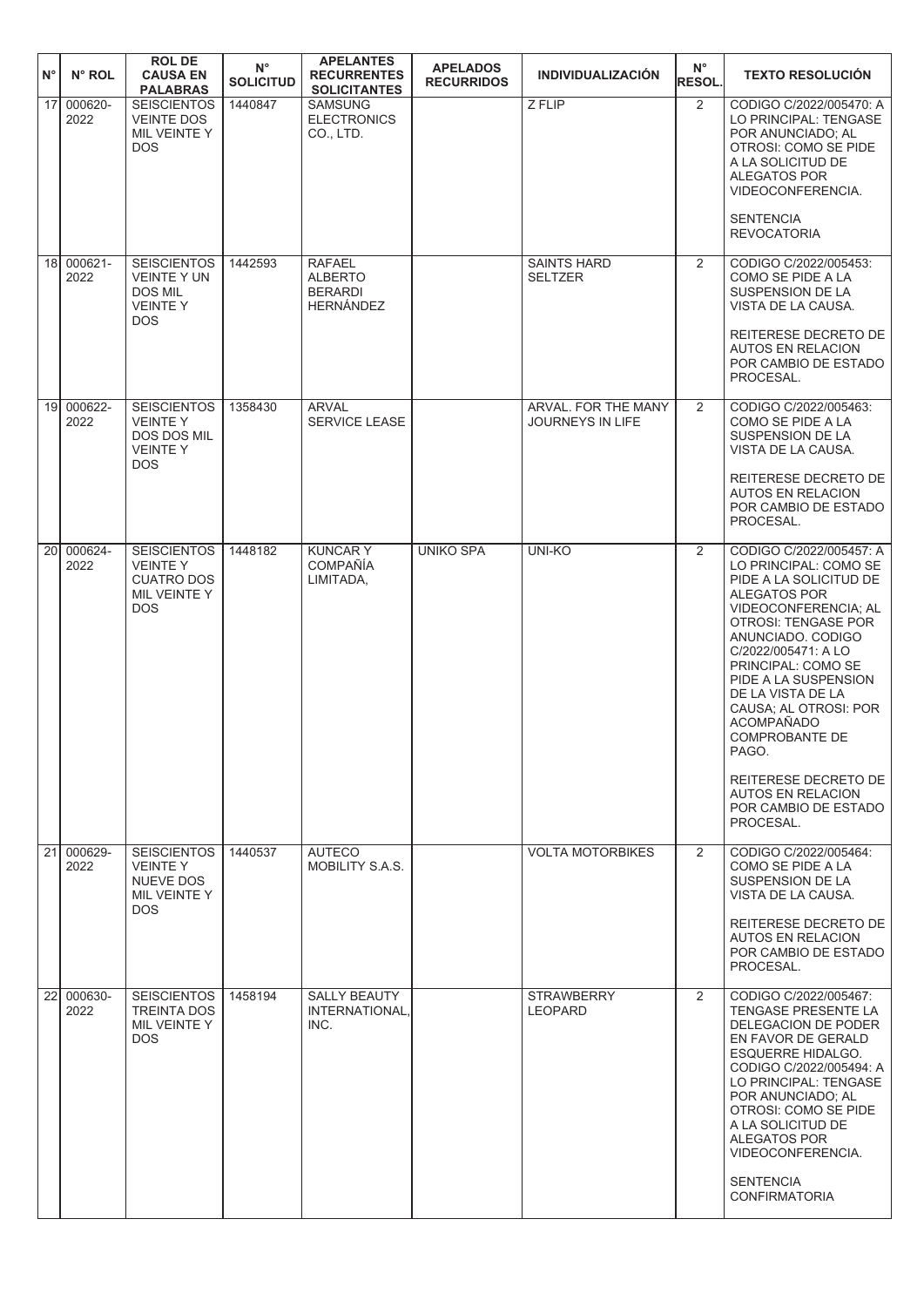| ١N°             | N° ROL             | <b>ROL DE</b><br><b>CAUSA EN</b><br><b>PALABRAS</b>                                       | $N^{\circ}$<br><b>SOLICITUD</b> | <b>APELANTES</b><br><b>RECURRENTES</b><br><b>SOLICITANTES</b> | <b>APELADOS</b><br><b>RECURRIDOS</b>          | <b>INDIVIDUALIZACIÓN</b> | $N^{\circ}$<br><b>RESOL.</b> | <b>TEXTO RESOLUCIÓN</b>                                                                                                                                                                                                                                                                                                                                                                                               |
|-----------------|--------------------|-------------------------------------------------------------------------------------------|---------------------------------|---------------------------------------------------------------|-----------------------------------------------|--------------------------|------------------------------|-----------------------------------------------------------------------------------------------------------------------------------------------------------------------------------------------------------------------------------------------------------------------------------------------------------------------------------------------------------------------------------------------------------------------|
| $\overline{23}$ | 000632-<br>2022    | <b>SEISCIENTOS</b><br><b>TREINTAY</b><br>DOS DOS MIL<br><b>VEINTEY</b><br><b>DOS</b>      | 1394064                         | <b>CLEVER SPA</b>                                             |                                               | CLEVER BY BICE           | 2                            | CODIGO C/2022/005472:<br>TENGASE PRESENTE LA<br>DELEGACION DE PODER<br>EN FAVOR DE DANIELA<br><b>GUERRERO FERRADA.</b><br>CODIGO C/2022/005473: A<br>LO PRINCIPAL: TENGASE<br>POR ANUNCIADO; AL<br>OTROSI: COMO SE PIDE<br>A LA SOLICITUD DE<br><b>ALEGATOS POR</b><br>VIDEOCONFERENCIA.<br>CODIGOS C/2022/005489<br>Y 5490: POR<br>ACOMPAÑADOS.<br><b>SENTENCIA</b><br><b>REVOCATORIA</b>                            |
| 24              | 000633-<br>2022    | <b>SEISCIENTOS</b><br><b>TREINTA Y</b><br><b>TRES DOS</b><br>MIL VEINTE Y<br><b>DOS</b>   | 1394066                         | <b>CLEVER SPA</b>                                             |                                               | <b>CLEVER</b>            | 3                            | CODIGO C/2022/005476:<br>TENGASE PRESENTE LA<br>DELEGACION DE PODER<br>EN FAVOR DE DANIELA<br><b>GUERRERO FERRADA.</b><br>CODIGO C/2022/005477: A<br>LO PRINCIPAL: TENGASE<br>POR ANUNCIADO; AL<br>OTROSI: COMO SE PIDE<br>A LA SOLICITUD DE<br>ALEGATOS POR<br>VIDEOCONFERENCIA.<br>CODIGO C/2022/005492:<br>POR ACOMPAÑADO.<br><b>SENTENCIA</b><br><b>CONFIRMATORIA</b><br><b>SENTENCIA</b><br><b>CONFIRMATORIA</b> |
| 25 <sub>l</sub> | 000634-<br>2022    | <b>SEISCIENTOS</b><br><b>TREINTA Y</b><br><b>CUATRO DOS</b><br>MIL VEINTE Y<br><b>DOS</b> | 1468347                         | <b>AIKUKI SPA</b>                                             | SOCIÉTÉ DES<br><b>PRODUITS</b><br>NESTLÉ S.A. | <b>AIKUKI</b>            | 2                            | CODIGO C/2022/005469:<br>COMO SE PIDE A LA<br>SUSPENSION DE LA<br>VISTA DE LA CAUSA.<br>CODIGO C/2022/005469:<br>COMO SE PIDE A LA<br>SUSPENSION DE LA<br>VISTA DE LA CAUSA.<br>REITERESE DECRETO DE<br><b>AUTOS EN RELACION</b><br>POR CAMBIO DE ESTADO<br>PROCESAL.                                                                                                                                                 |
|                 | 26 000637-<br>2022 | <b>SEISCIENTOS</b><br><b>TREINTA Y</b><br>SIETE DOS<br>MIL VEINTE Y<br>DOS.               | 1464041                         | CITREX CHILE<br><b>SPA</b>                                    |                                               | <b>FUCHICHAO</b>         | 2                            | CODIGO C/2022/005466:<br>COMO SE PIDE A LA<br>SUSPENSION DE LA<br>VISTA DE LA CAUSA.<br>REITERESE DECRETO DE<br><b>AUTOS EN RELACION</b><br>POR CAMBIO DE ESTADO<br>PROCESAL.                                                                                                                                                                                                                                         |